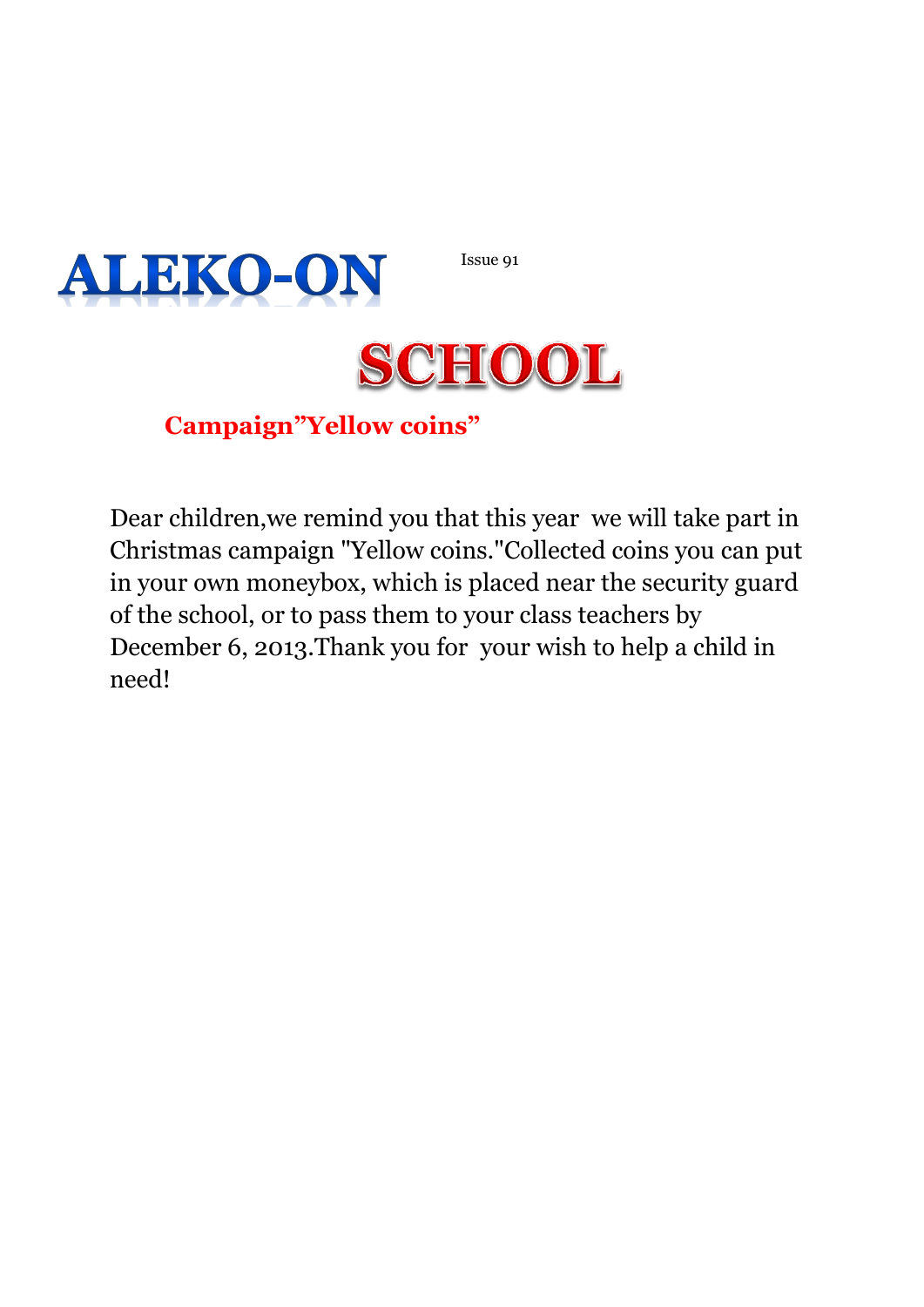

#### **CONTEST**

# Space Camp Turkey 2014

#### **TOPICS:**

1.If I had wings .... what is you personal flight? (350 words)

2. If you can invest in developments that improve life on the Earth , what would they be ? Which ones would you use as solutions in space ? (400 words)

3 . This year celebrates the 55th anniversary of NASA. What are the greatest achievements of the agency , and why do you think so?

### **requirements:**

- 1. Do not exceed the number of words .
- 2. The essays contain feedback information .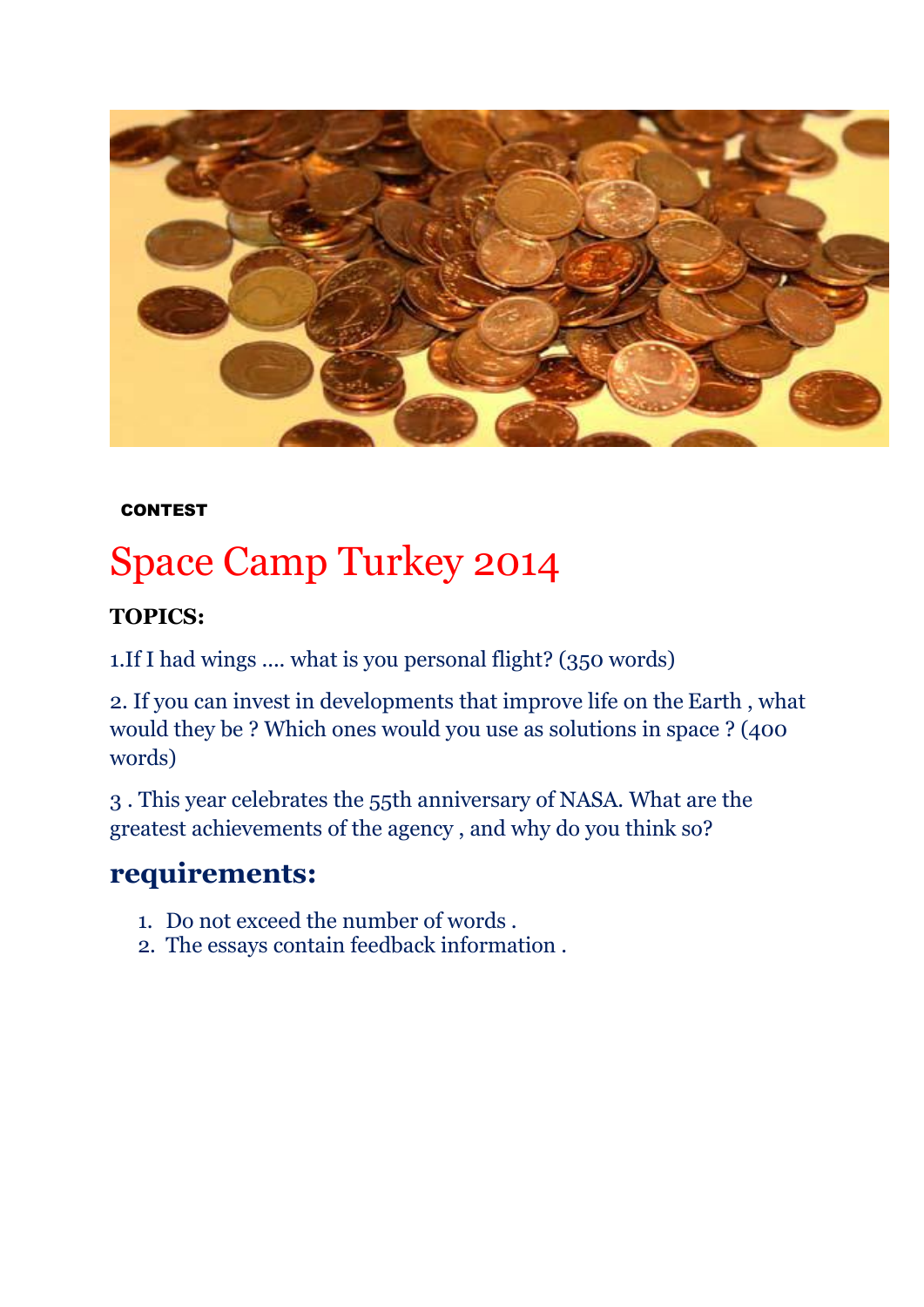3. Contacts with only children involved, without parent or school pointed,

not accepted.

4. Essays require you to demonstrate familiarity, to show respect to the problems of the world and be yourself . It is important the style and shape you choose to convince the jury that you are mindful of the problems, that sincerely believe in collaboration built on trust and respect.

Each essay which gives a small piece of you is important and significant .

Terms:

To 15.02.2014 - First round - sending essays

To 15.04.2014 - Second Round - Selection of documents and translations of essays in English, if necessary.

Dates of programs :

22 to 28 June 2014 to 19 July 2014 to 8 August 2014 o 23 August 2014

\* Note: the two dates in August subject to additional confirmation by the Space Camp Turkey.

This is an incredible opportunity for expression, cooperation and experience that will change you forever. We sincerely hope that our school will be involved in this year's program! To all who have brave spirit and like challenges

Vesela Ruseva –primary teacher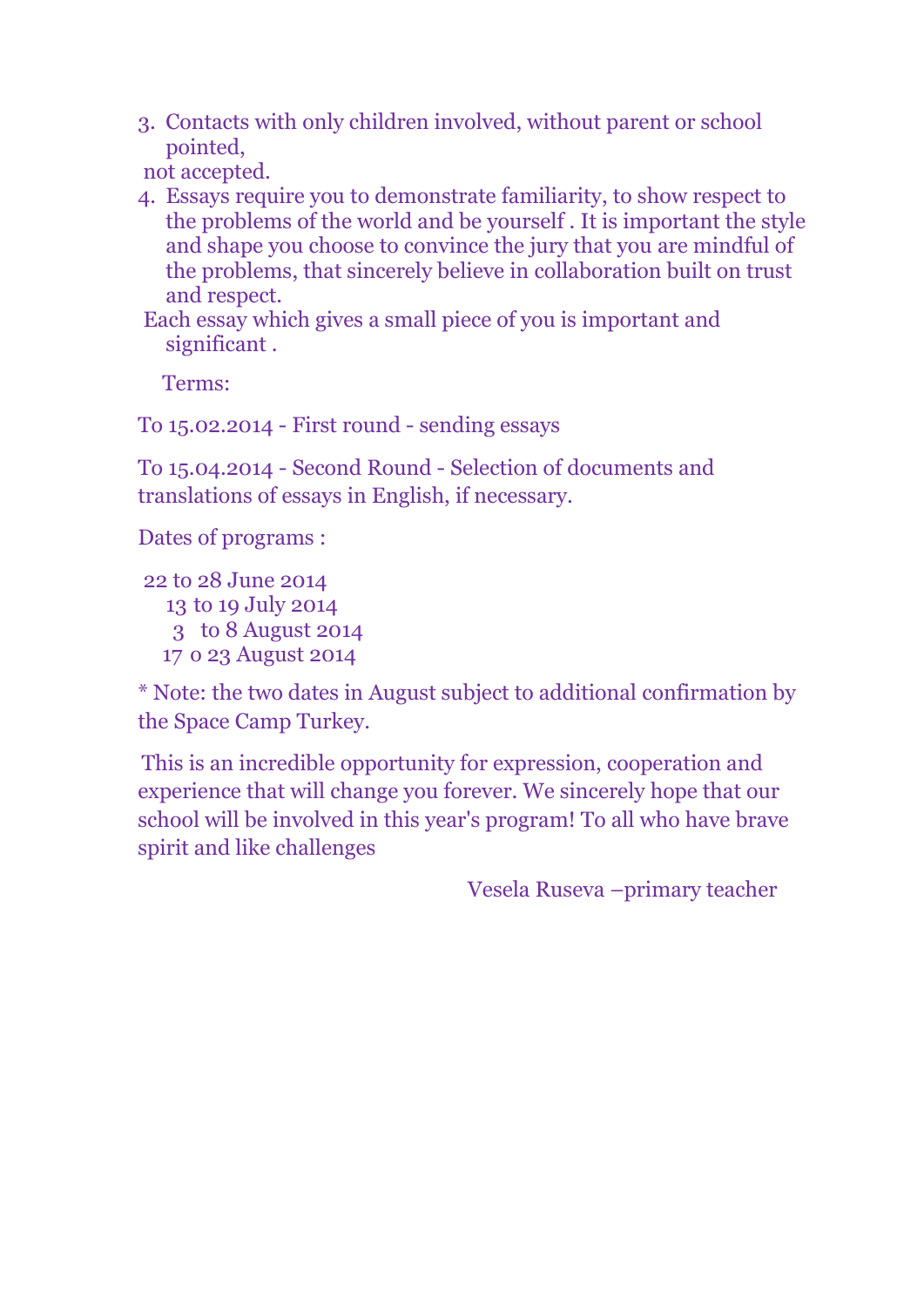# School for parents Relations parent – child

One of the indicators considered for the determinative about development and future of the children is relationship parent - child i.e. the relationship between child and attachment figure, most often mother. Parent - child relationship is connecting. First direct achievements, aggression and moral development of children. Of course, fathers

have their influence on the development of the children. While

are often responsible for emotional aspects of development, the fathers have a significant impact on cognitive and social development.

Discipline. This is one of the most often discussed problems. How to properly discipline children? For and against physical punishment?

These issues have interested psychologists and parents equally strong.Studies show that physical punishments (even a light slap on the cheeks,) lead only to obedience by fear. When fear decreases and forces equalize, children often cease to fulfill their parental rules. Physical punishment often rises aggression in children and they respond to the educators with physical aggression. Physical penalties are associated with school violence.

As an alternative to physical punishment it is best to explain to children our actions and to encourage them to follow the rules. Children brought up in this manner, show

much better social competence.

Parental control and involvement. Parental control is another key aspect of the relationship child – parent and education. Monitoring and involvement of parents in the lives of children - friends, environment and activities, play important role in the behavior of the child. Lack of monitoring and control associated with antisocial behavior.However, this control should be adequate in normal range. Forcible imposition of certain rules that the child does not understand and does not accept, does not lead to positive results.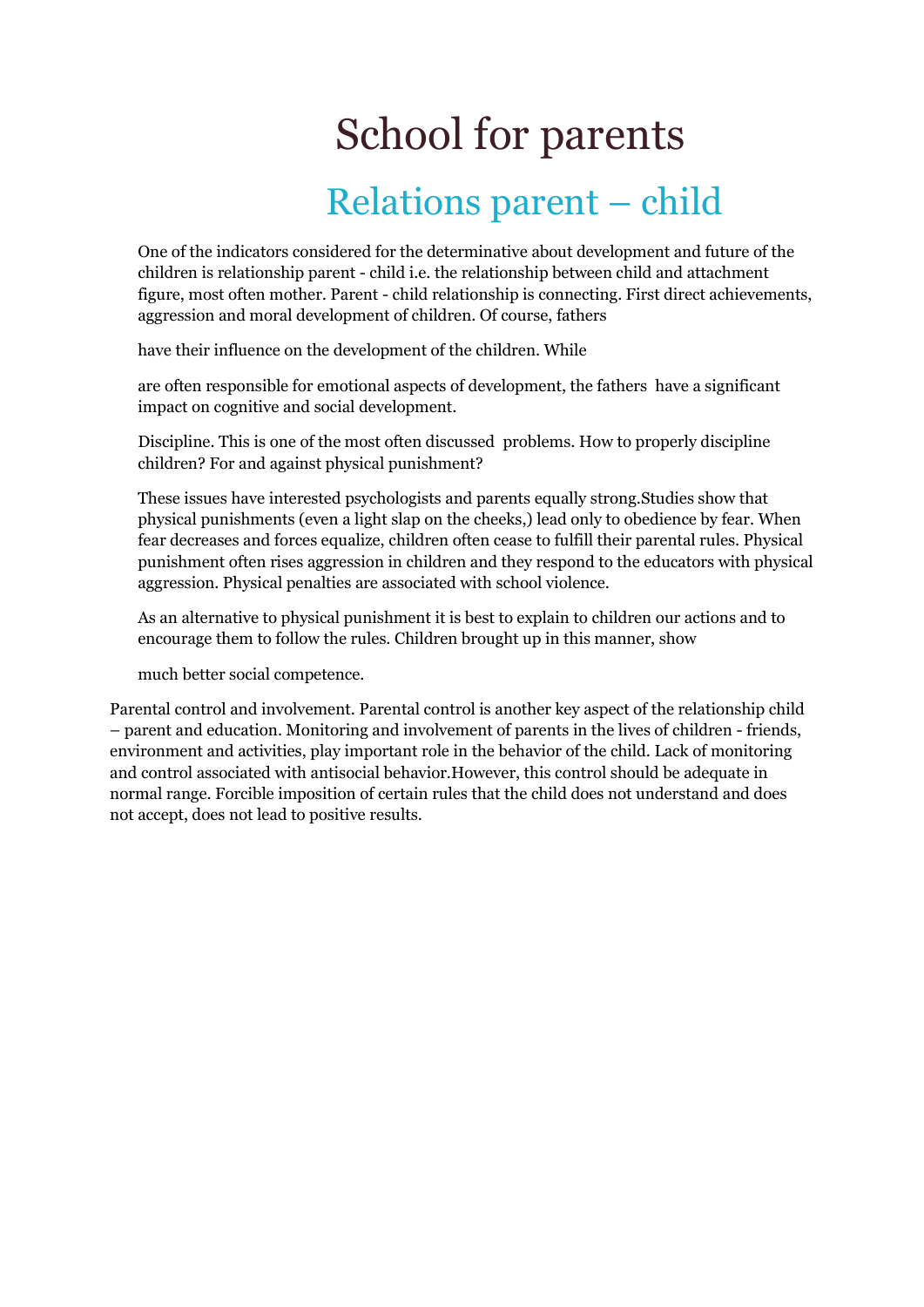

Parents should organize and control better the time after school (kindergarten and evening). Children left unsupervised after school, often when they grow up, get involved in vandalism, theft and antisocial behavior.

Parents` job-It is an important factor. Very often parents are home from work with their problems, which undoubtedly affects other family members. For example, parents who are very busy at work, often take less care and attention for your family. Prolonged not involvement in child development leads to unfavorable results.

In recent years, there is increasing number of trainings for parents. In these courses, parents learn more about how to be successful in growing up the children, learn different strategies for coping with problems and can better understand their children. Research shows that children whose parents participated in such seminars or courses (in other words, have a desire to improve as parents and recognize that they do not know everything) have a more favorable future development than parents who are not interested.

Zdravka Petrova- guidance counselor

By materials on Internet